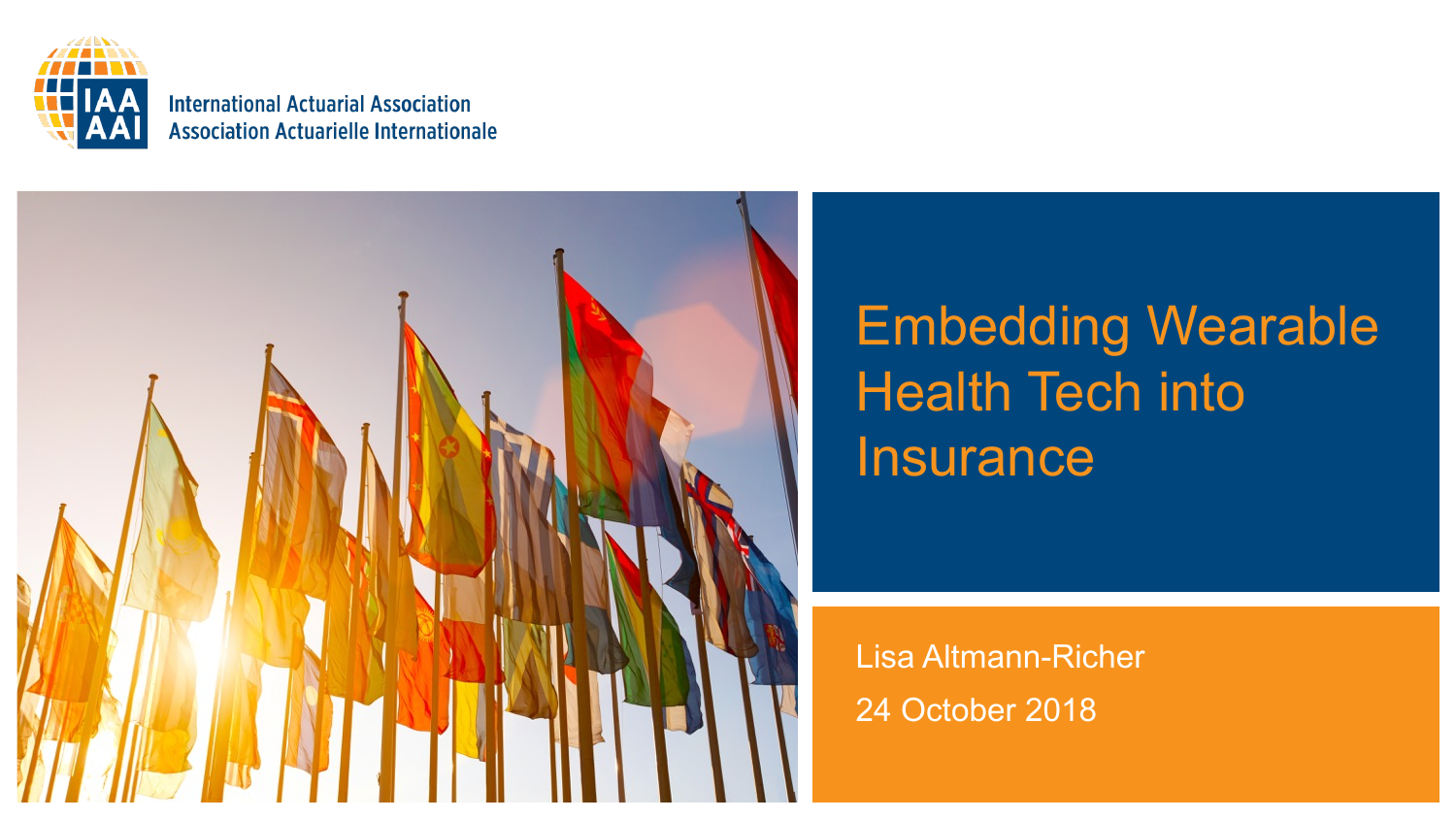

- Actuarial Pricing Consultant, Bupa UK
- Independent research on wearable health tech forms the basis of this presentation:
	- "Physical Activity Tracking in Private Health Insurance" research paper for IFoA, July 2017
	- International Health Policy MSC Dissertation at London School of Economics on "The policy challenges of the use of wearables by private health insurers", 2016
- Member of IFoA's "Impact of Wearables and Internet of Things" Working Party, 2018
- The views expressed in this presentation are those of the presenter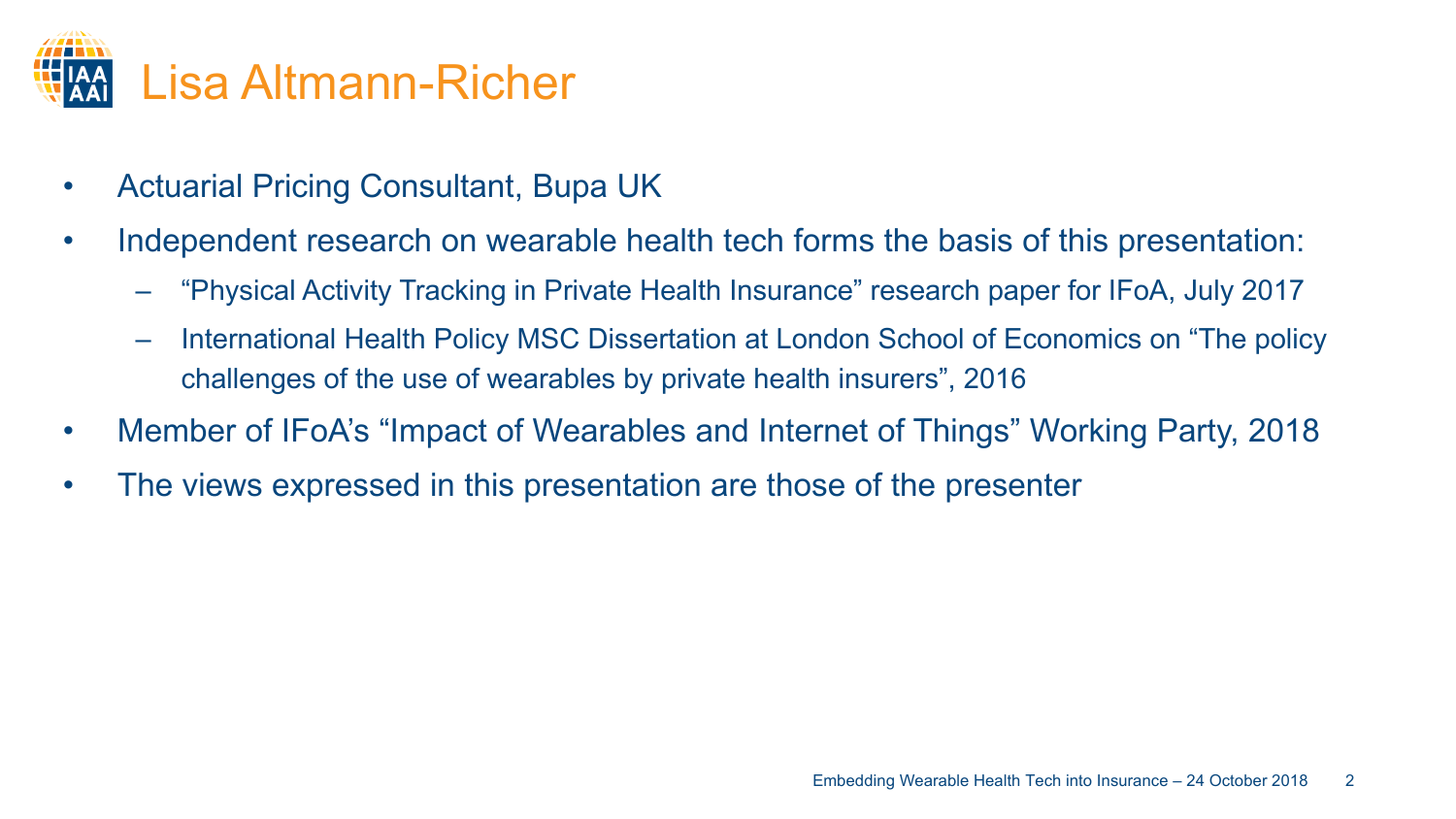

## The wearables market is growing

- Wearables market set to grow from \$10.8bn in 2017 to \$16.9bn by 2021.
- Activity tracking devices comprise the majority of wearables sales, with smartwatch sales forecast to double by 2021.
- Provides an opportunity for wearables to become embedded into insurance.

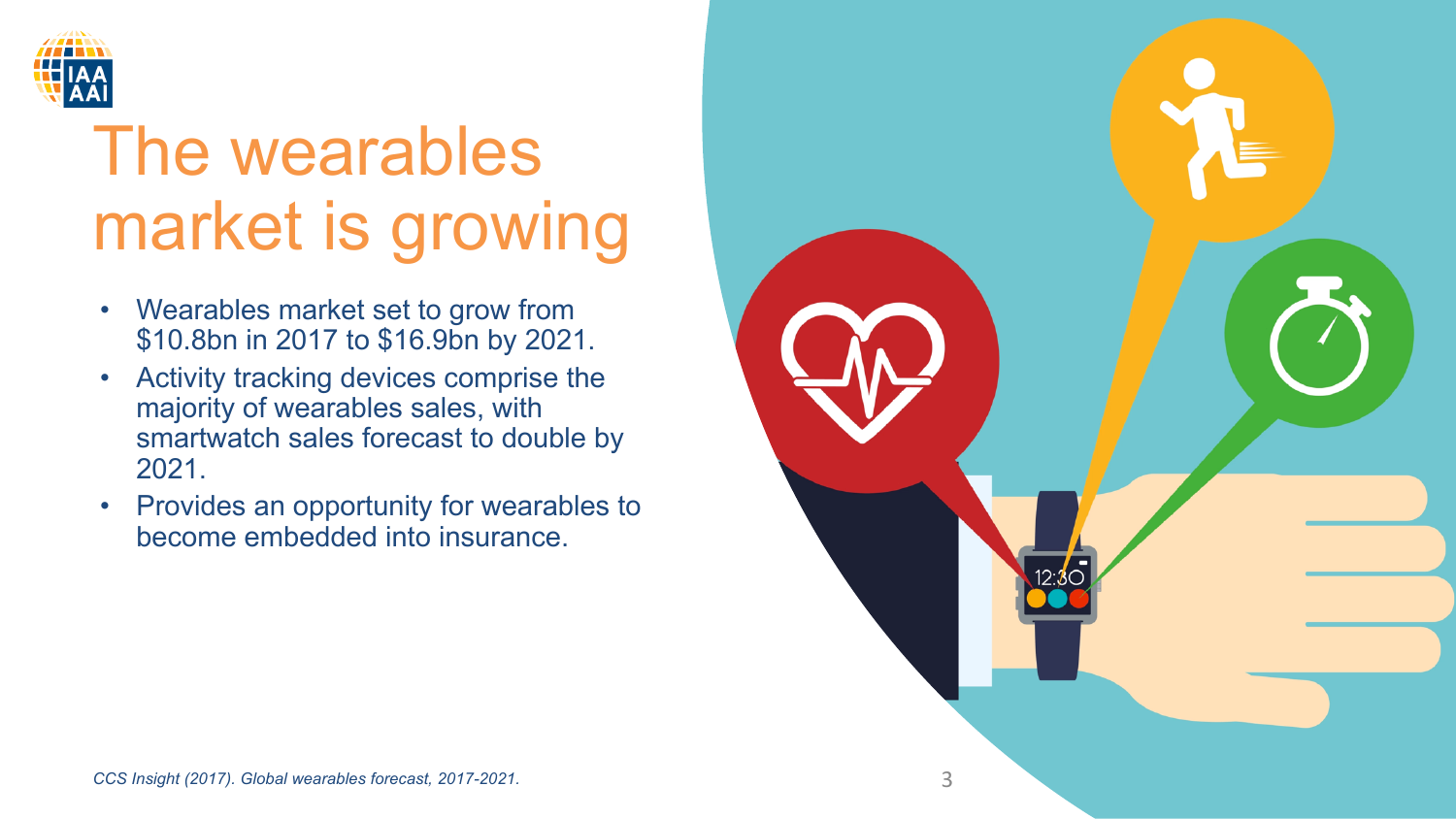

- Short-term: increasing uptake
- Medium-term: classing policyholders
- Long-term: encouraging behavioural change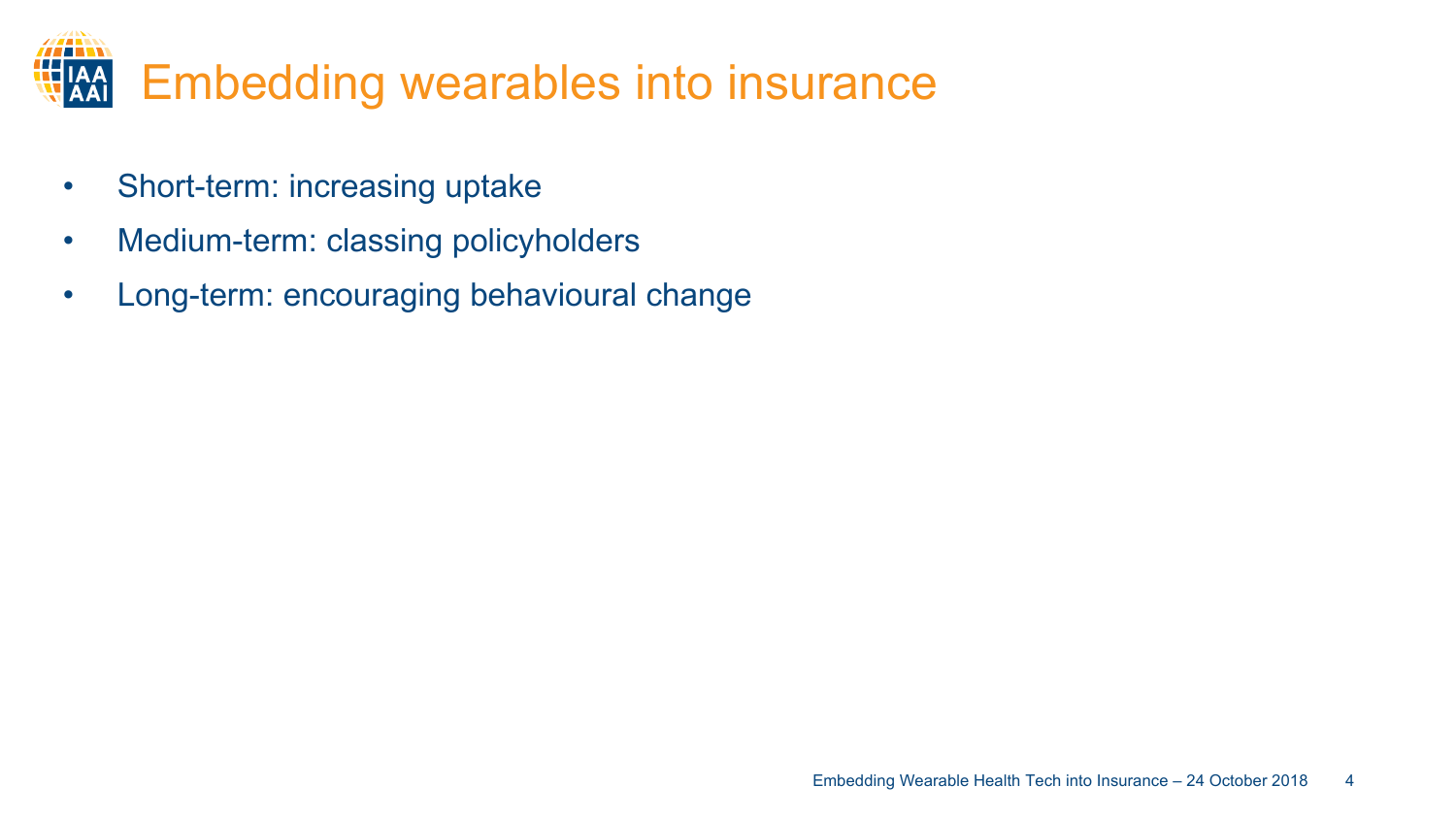### Short-term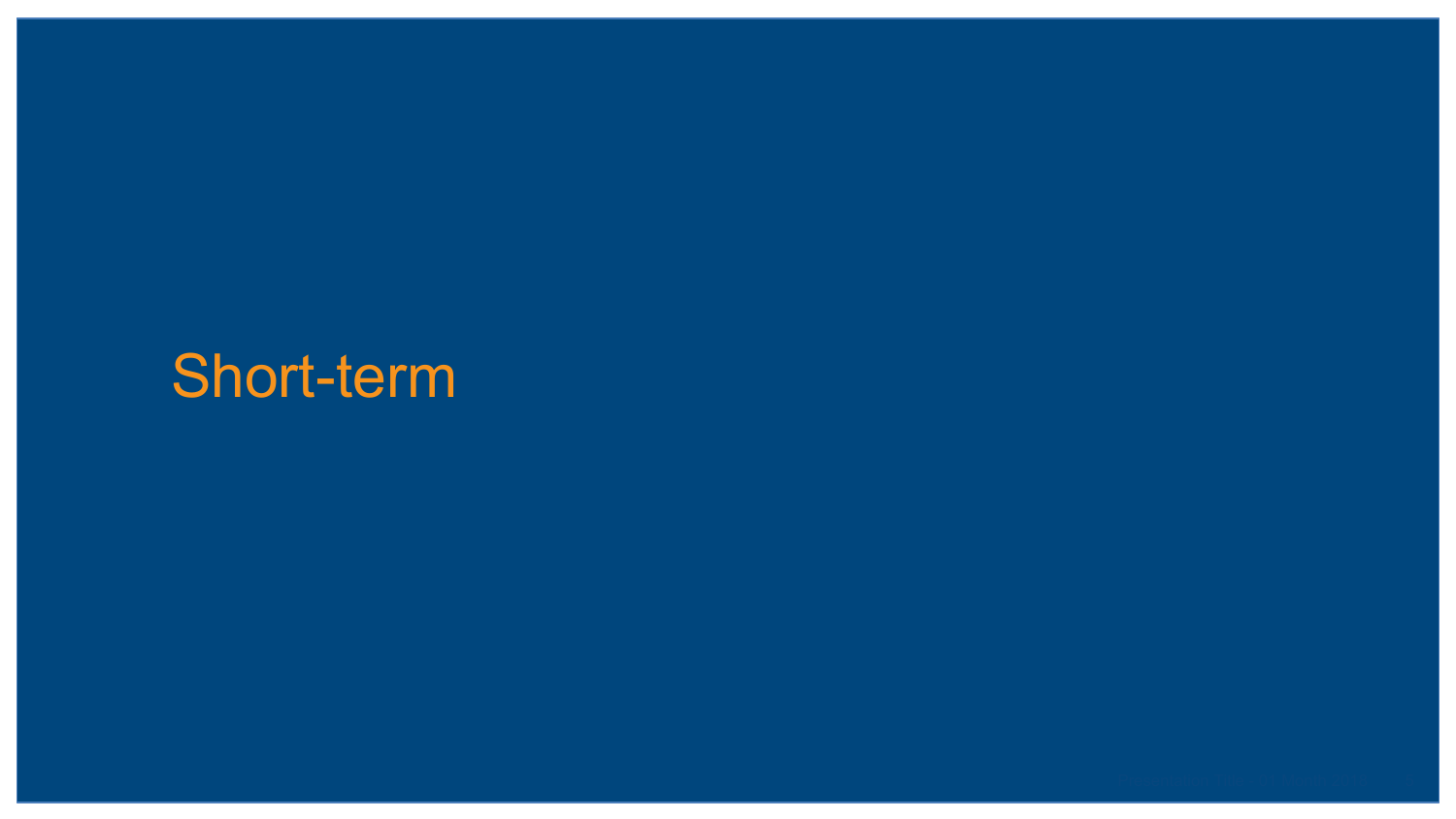

#### Systematic literature review screened >1,000 articles



#### 77 studies met inclusion criteria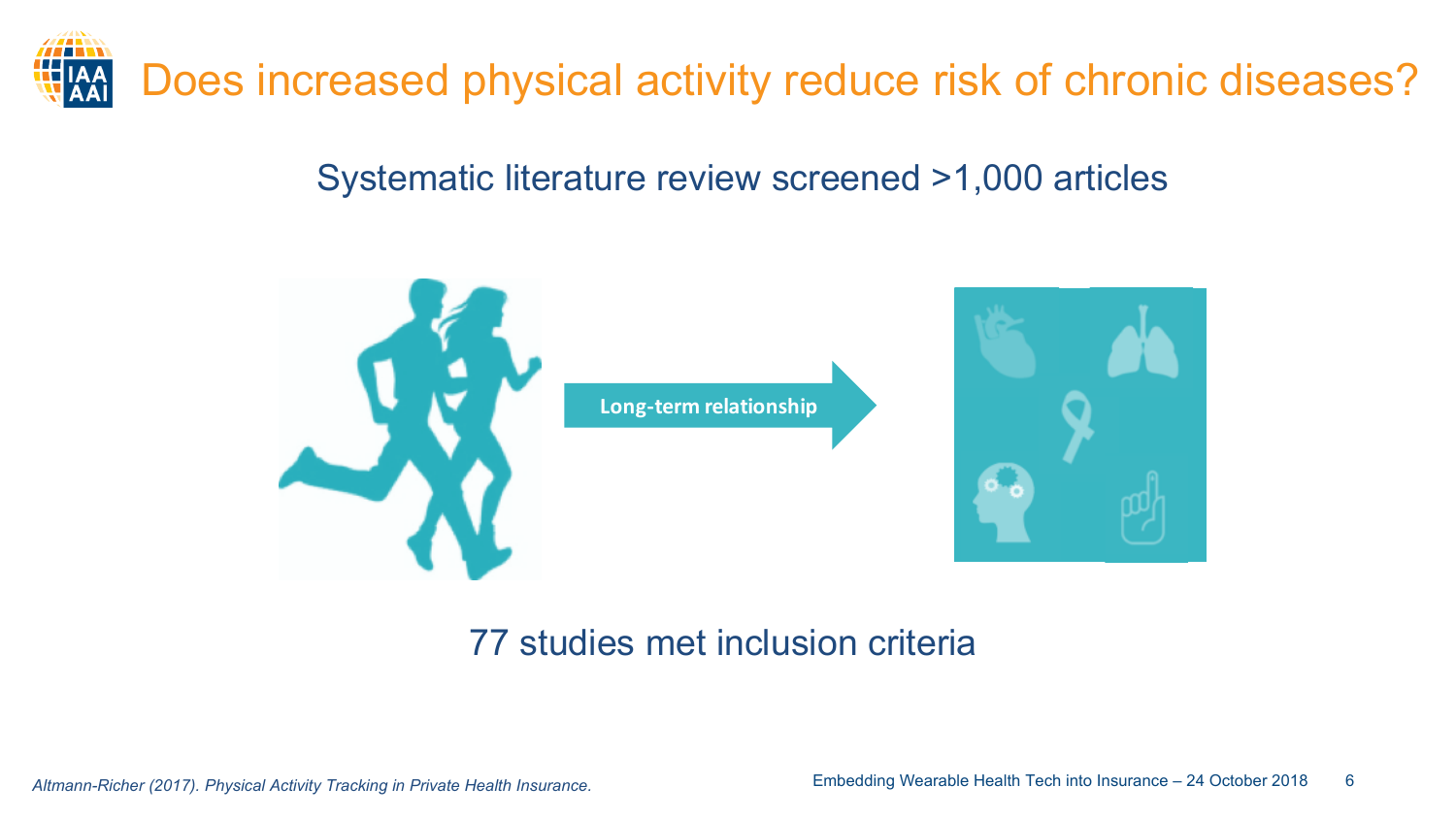

| <b>Limitations</b> |                                                                                                                                                                                                     | <b>Potential solutions</b>                                                                                                                              |  |
|--------------------|-----------------------------------------------------------------------------------------------------------------------------------------------------------------------------------------------------|---------------------------------------------------------------------------------------------------------------------------------------------------------|--|
| $\bullet$          | Studies use self-reported measures of<br>physical activity<br>Studies not representative of insurance pool<br>Limited number of studies for certain NCDs<br><b>Contradictions between subgroups</b> | Insurers could encourage uptake<br>through discounts and rewards<br>Broaden appeal to wide range of<br>policyholders not just most physically<br>active |  |
|                    | Accuracy of devices can differ by up to 20%<br><b>Fraudulent use of devices</b>                                                                                                                     | Medical grade wearables could<br>improve accuracy and allow use of<br>biometrics to help prevent fraudulent<br><b>use</b>                               |  |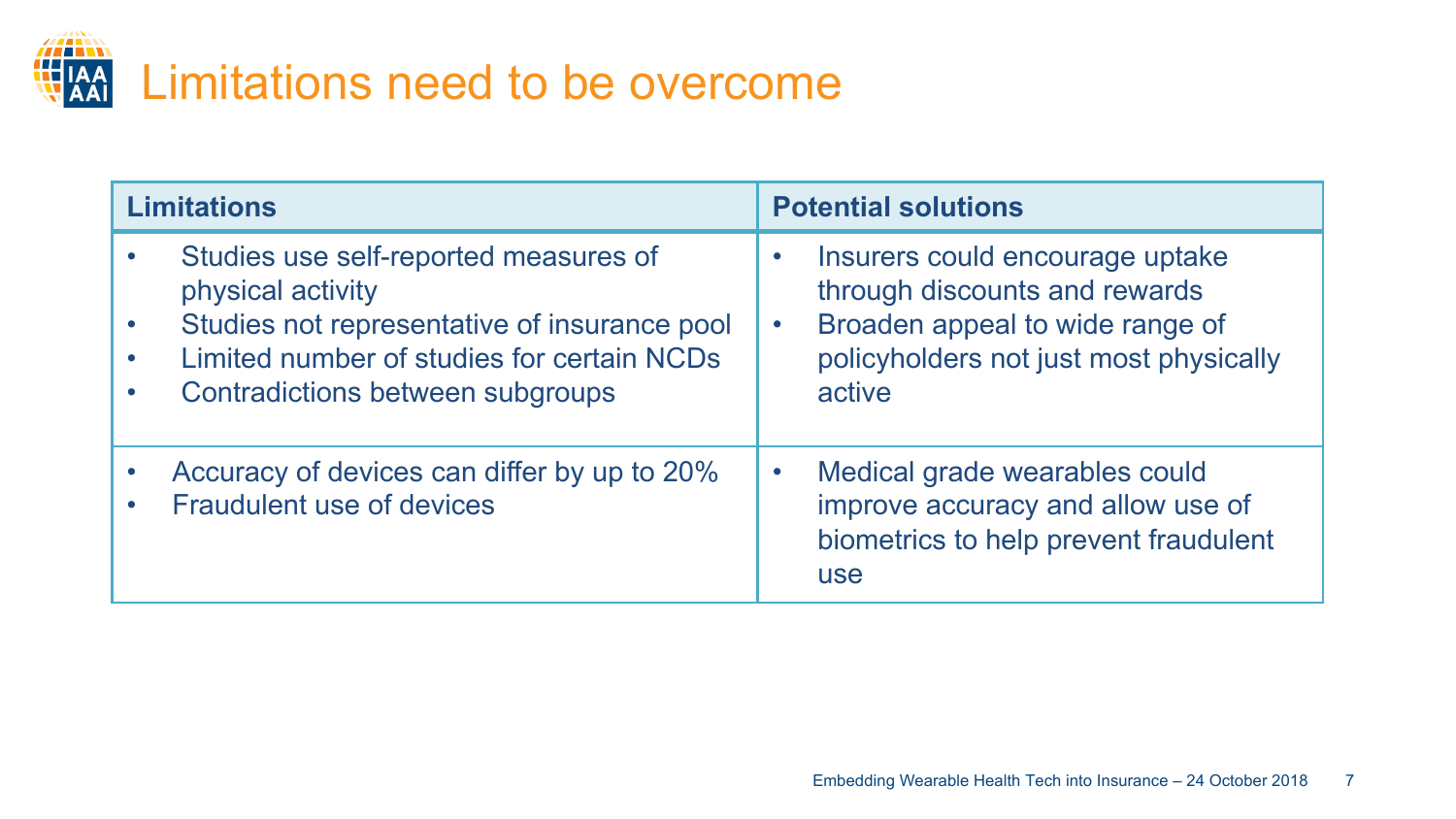### Medium-term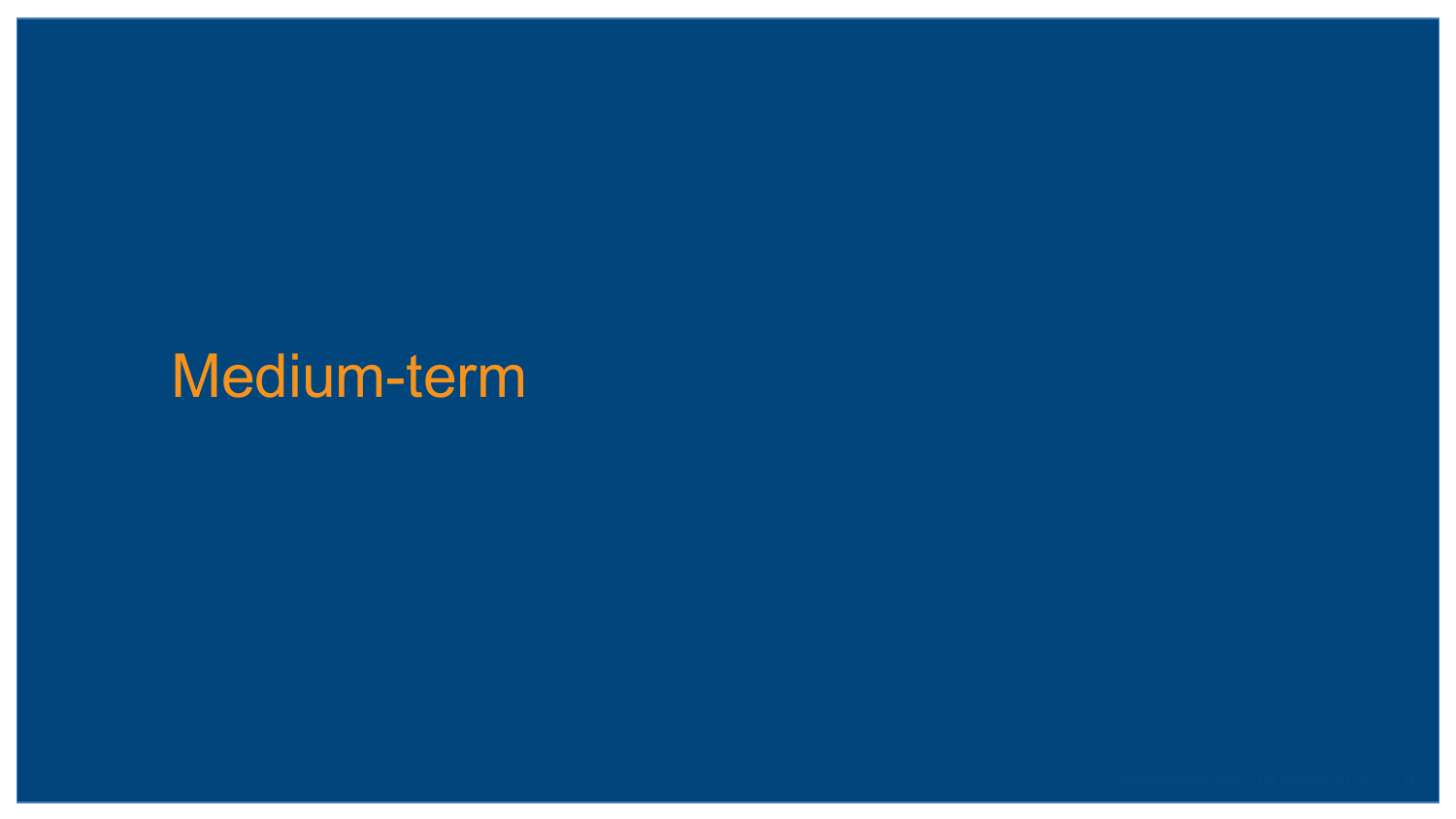## Classing policyholders according to health risks



- 84% of included studies found evidence of long-term association between increased physical activity and reduced risk of chronic disease even when controlling for other variables.
- Once relationships have been refined there may be the opportunity to use data from physical activity trackers to class insurees to help adjust premiums in line with risk.
- Physical activity trackers may set a precedent for how other health data is used by insurers going forwards.
	- ECG, core body temperature, respiration, blood sugar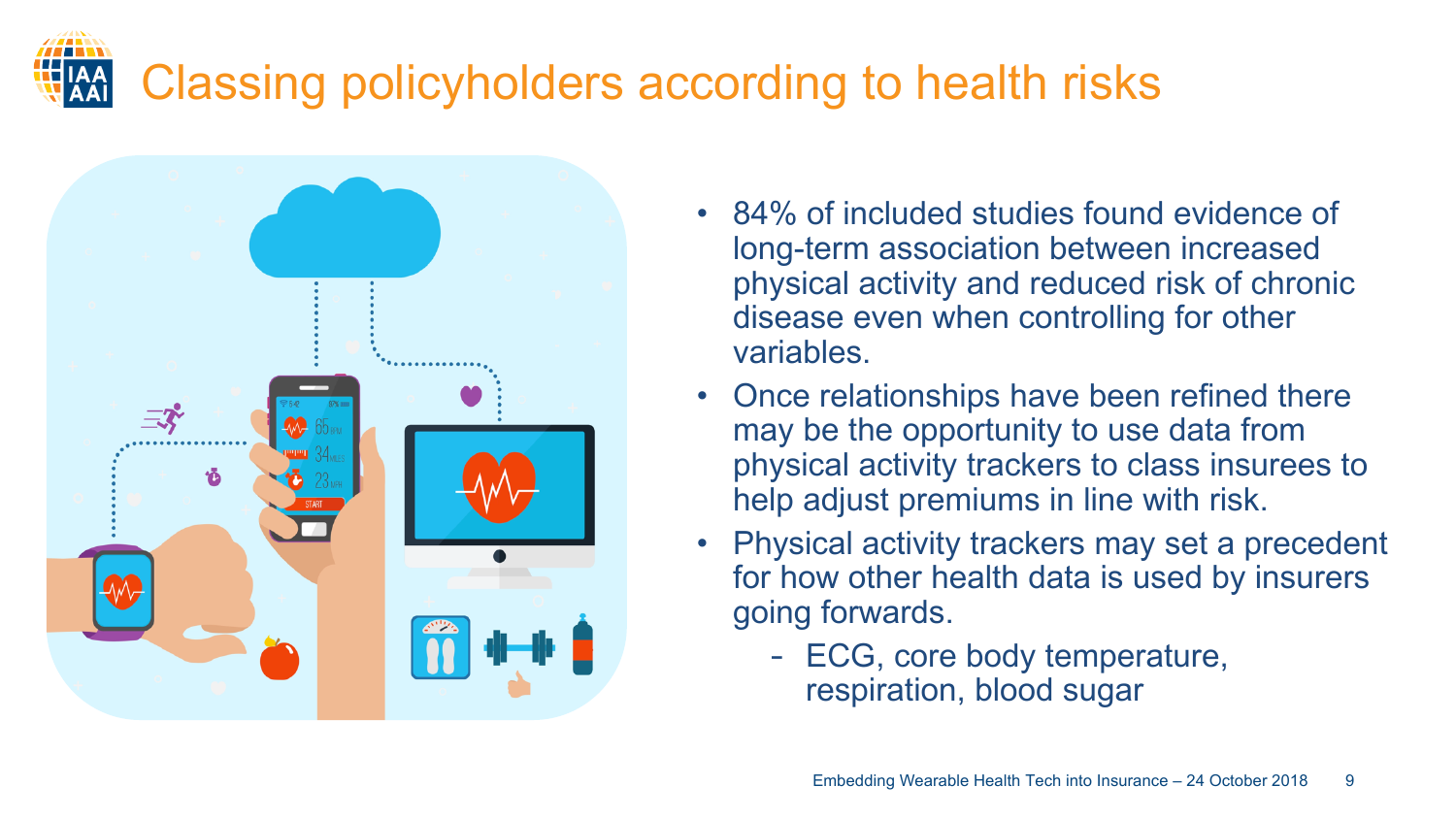

Insurers may want to use data from wearables to charge premiums according health risks:

- Cheaper premiums for the more physically active
- More expensive premiums for the less physically active

Regulators may want to prevent prohibitively high premiums for those who:

- lead less healthy lifestyles
- can't afford wearables
- choose not to share their data with insurers

**Classing** 

### **Risk-smoothing**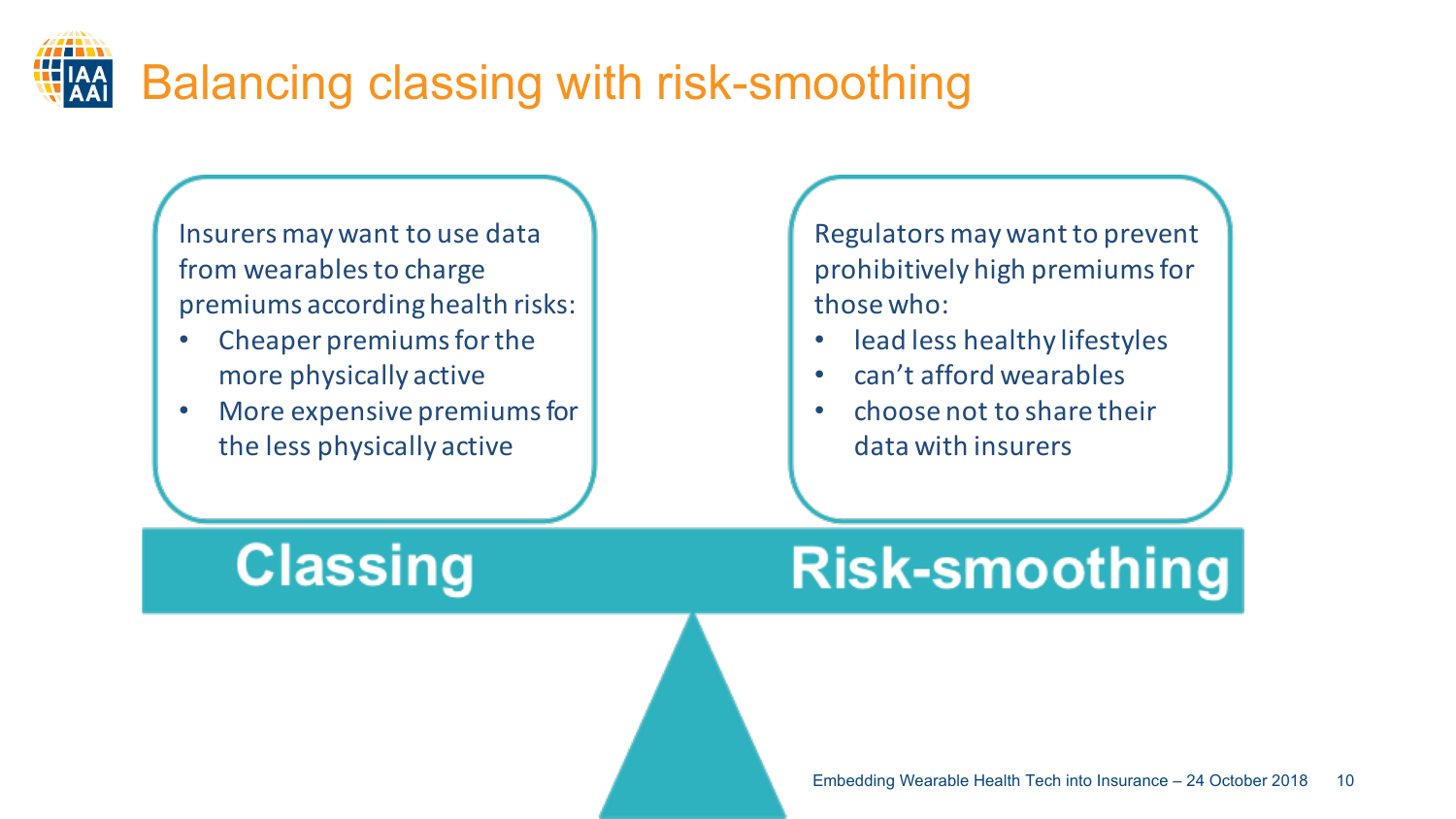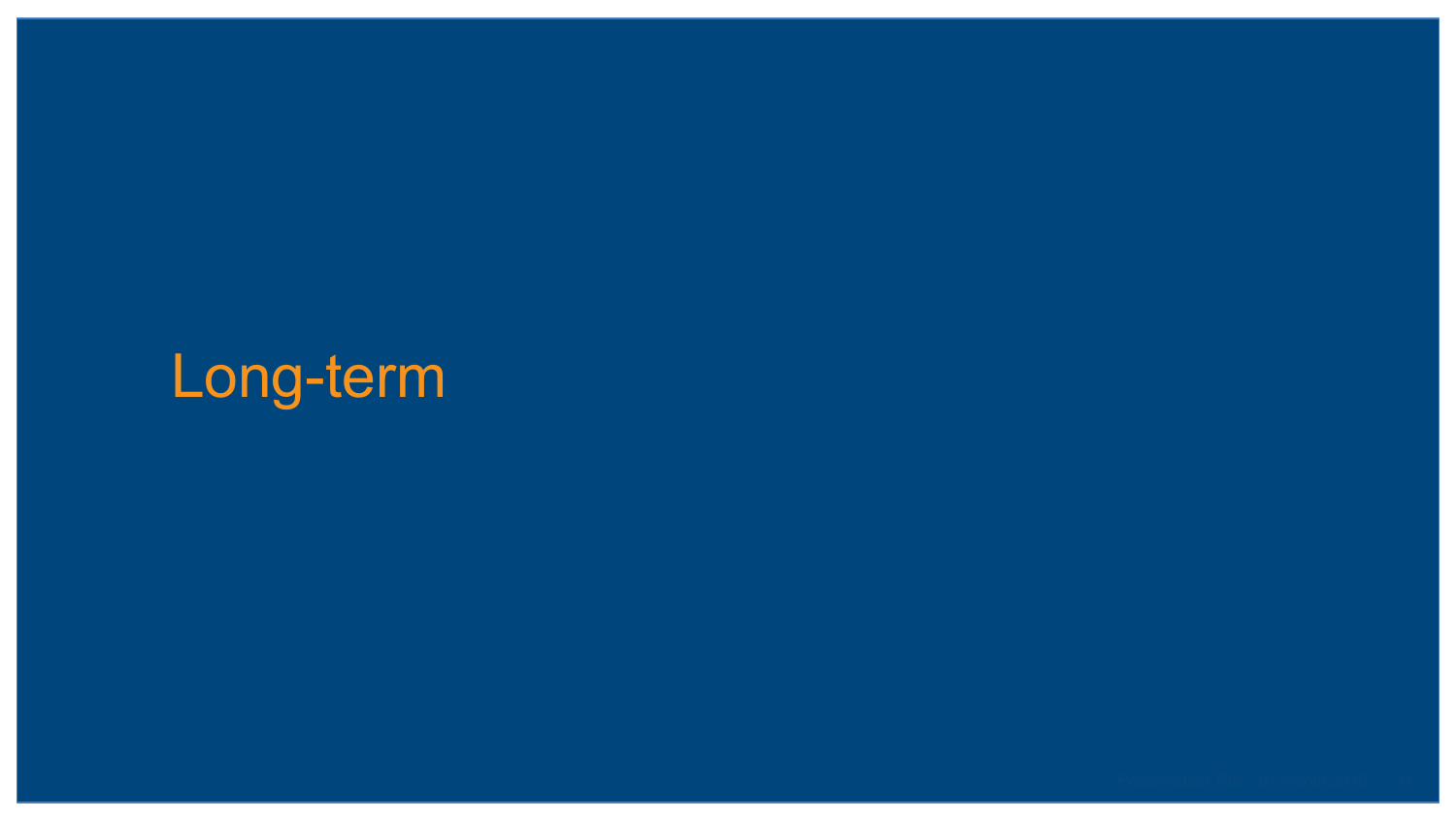

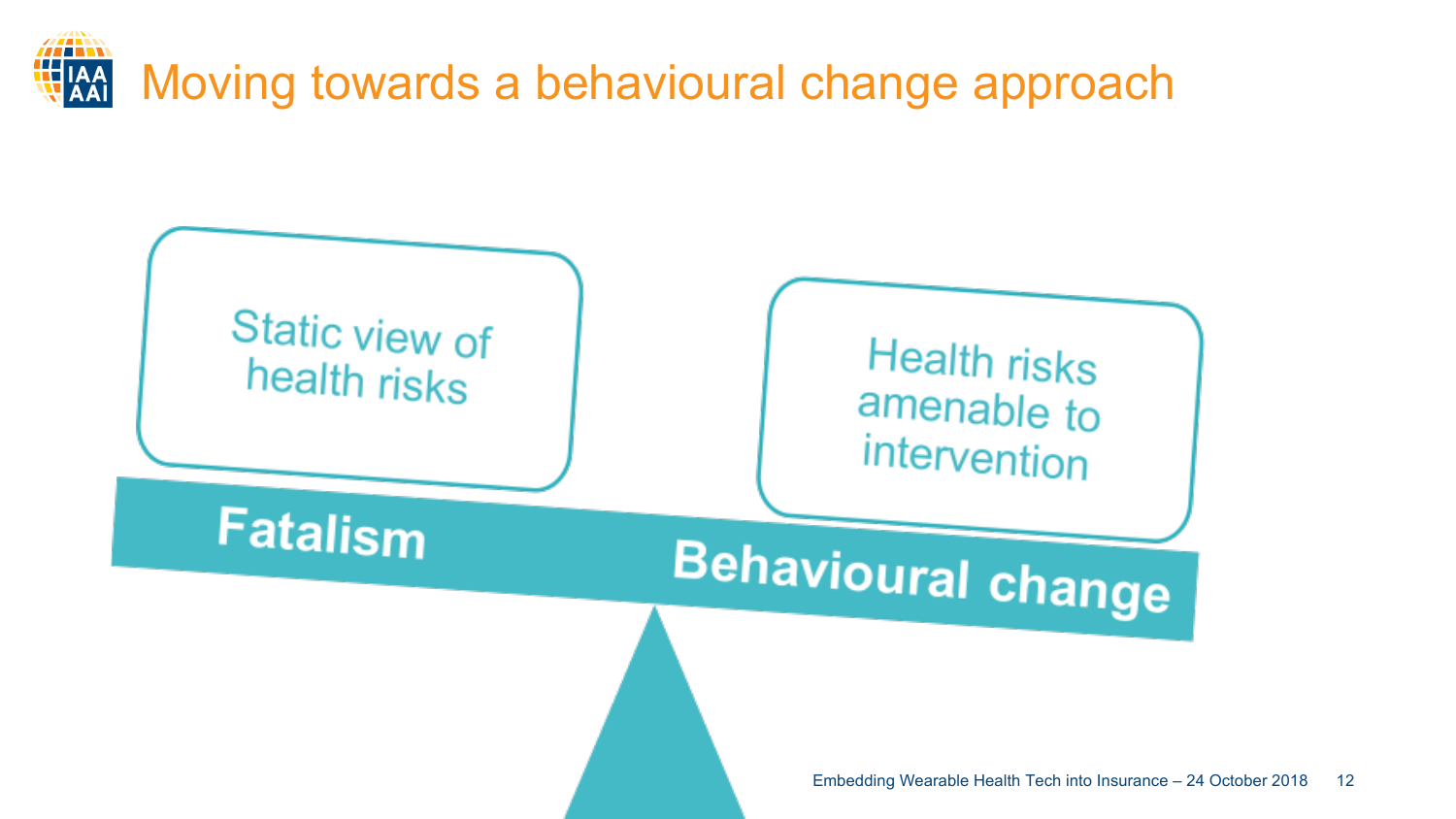# How effective are wearables for behavioural change?

| <b>Insurer's findings</b>                                                                                       | <b>Peer-reviewed published research</b>                                                                                                                                                                                                                              |
|-----------------------------------------------------------------------------------------------------------------|----------------------------------------------------------------------------------------------------------------------------------------------------------------------------------------------------------------------------------------------------------------------|
| Wearables-based incentive programs<br>have lead to:<br>Better health engagement<br><b>Reduced medical costs</b> | Evidence on wearables-based<br>behavioural change less conclusive:<br><b>Few studies to date</b><br><b>Recent meta-analysis of 16 RCTs</b><br>looking at the effectiveness of<br>wearable biosensors.<br>- No statistically significant<br>impact on health outcomes |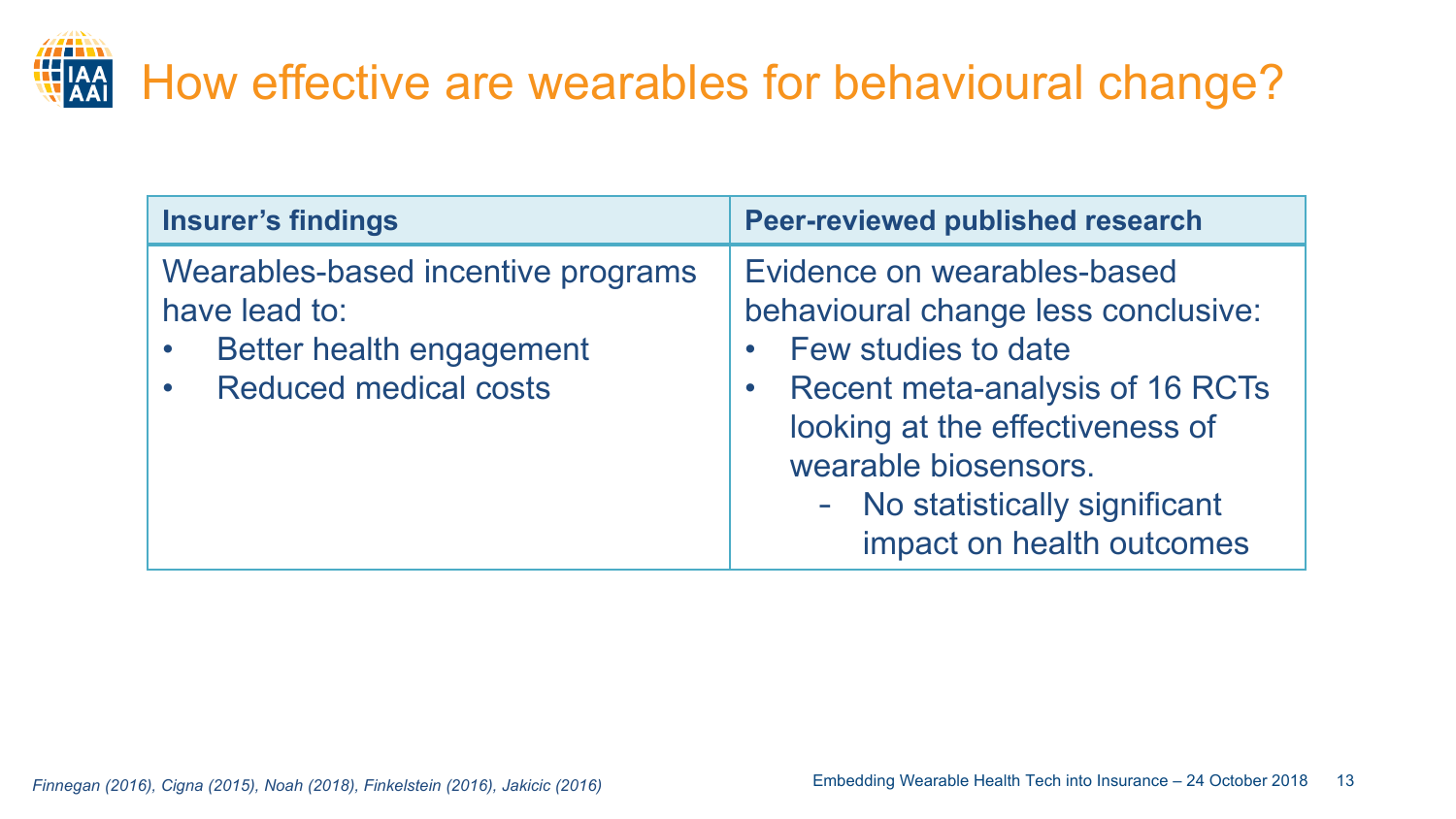#### Extrinsic motivators unlikely to sustain lifestyle changes

- Self determination theory suggests that extrinsic motivators aren't effective in bringing about long-term sustained changes in behaviour.
- Money is not an effective long term motivator.
- Currently companion apps with physical activity activity trackers appeal predominately to extrinsic motivation through the use of free gifts, leaderboards and digital rewards.

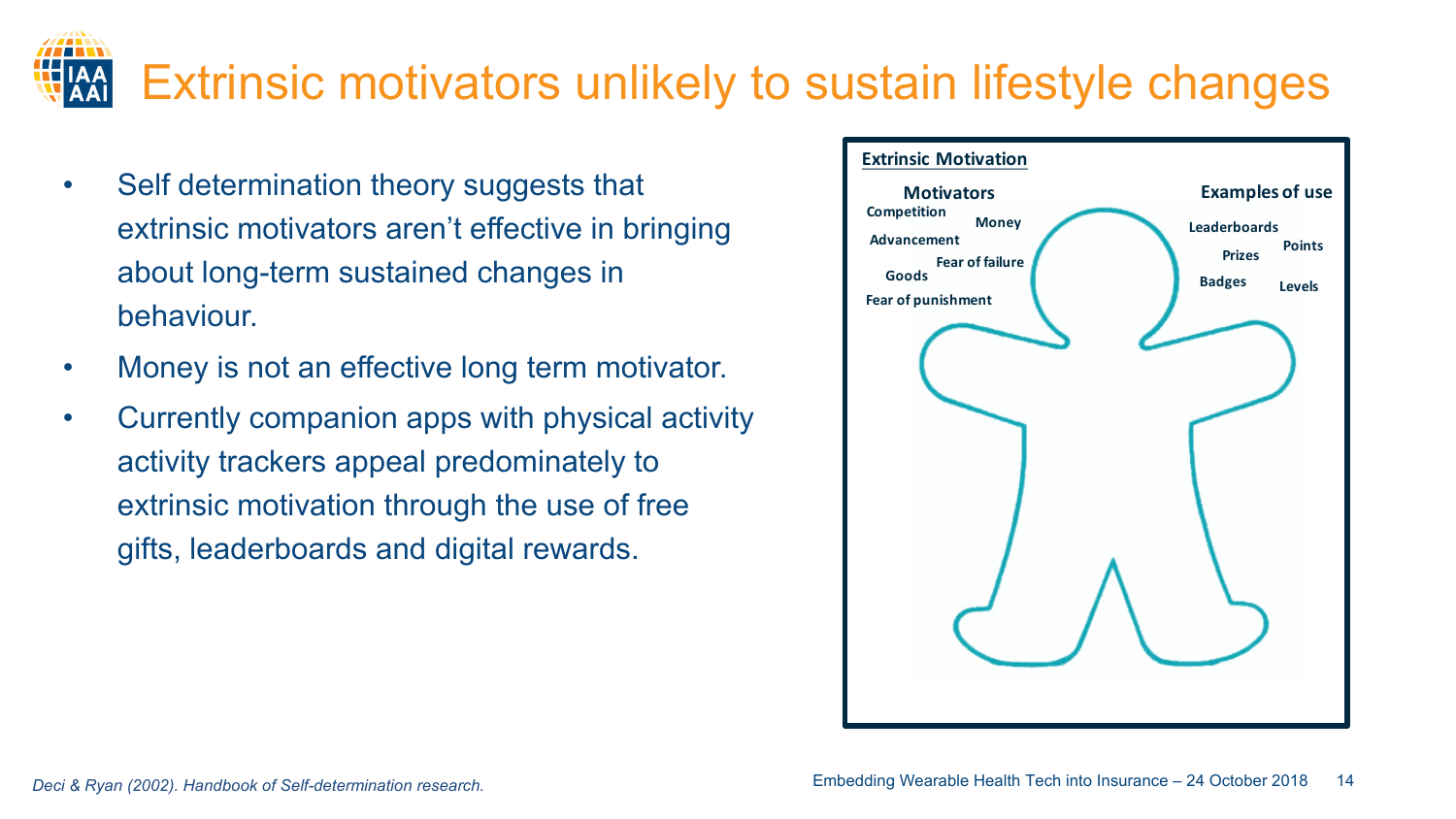#### Embedding Wearable Health Tech into Insurance – 24 October 2018 15

#### - Real-life simulation with VR

- Real-time education with AR



• Insurers could pioneer internally motivating strategies to improve health:

Personalized goal setting

- Intrinsic motivators explain the virtues of the underlying behavioural change.
- motivating stimuli are more effective at bringing about long-term behavioural change.
- **Extrinsic Motivation** • Self-determination theory suggests intrinsically **Motivators Money Competition Advancement Fear of failure Fear of punishment Belonging** Learning



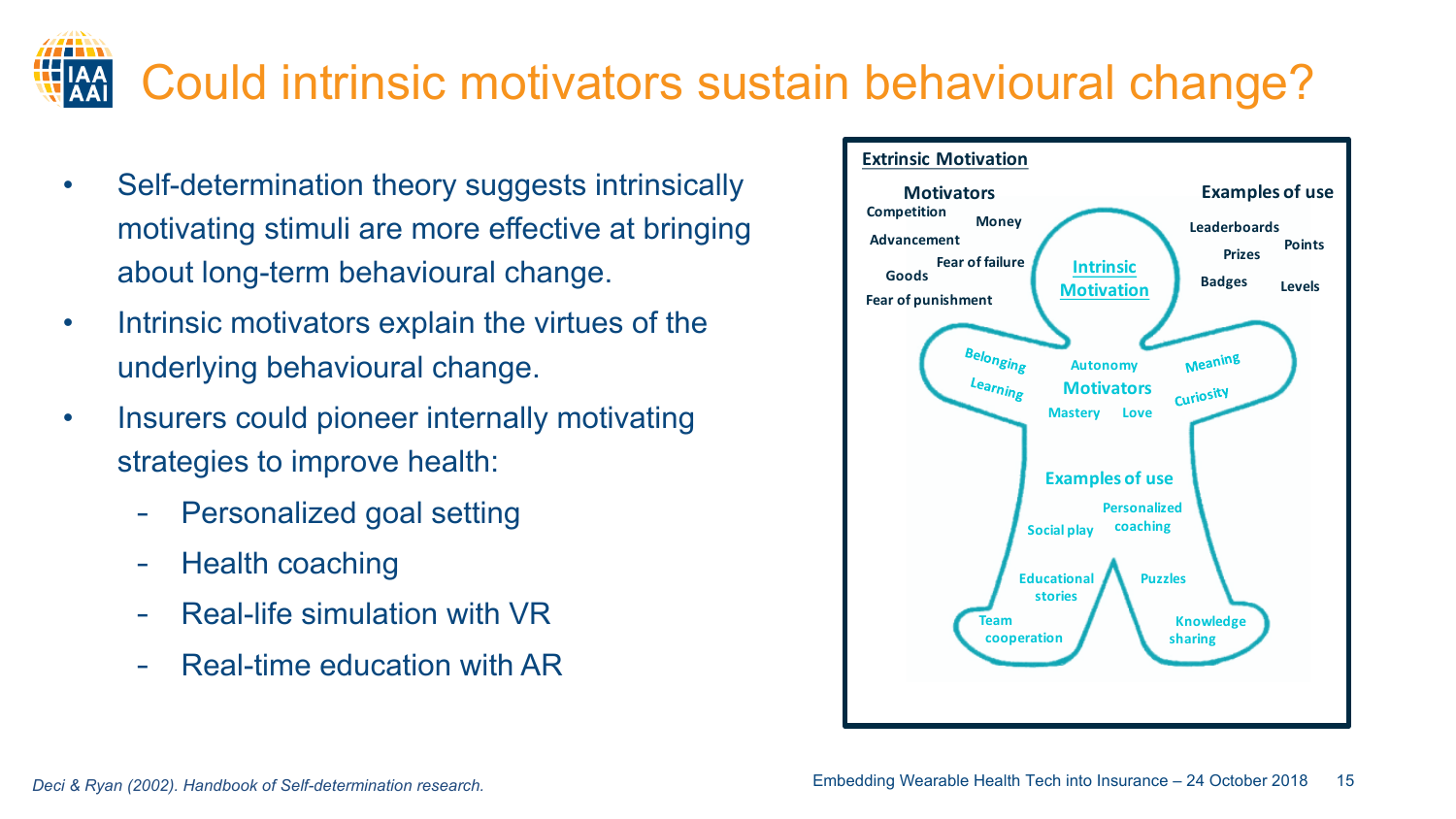# Collaboration with other stakeholders in the ecosystem

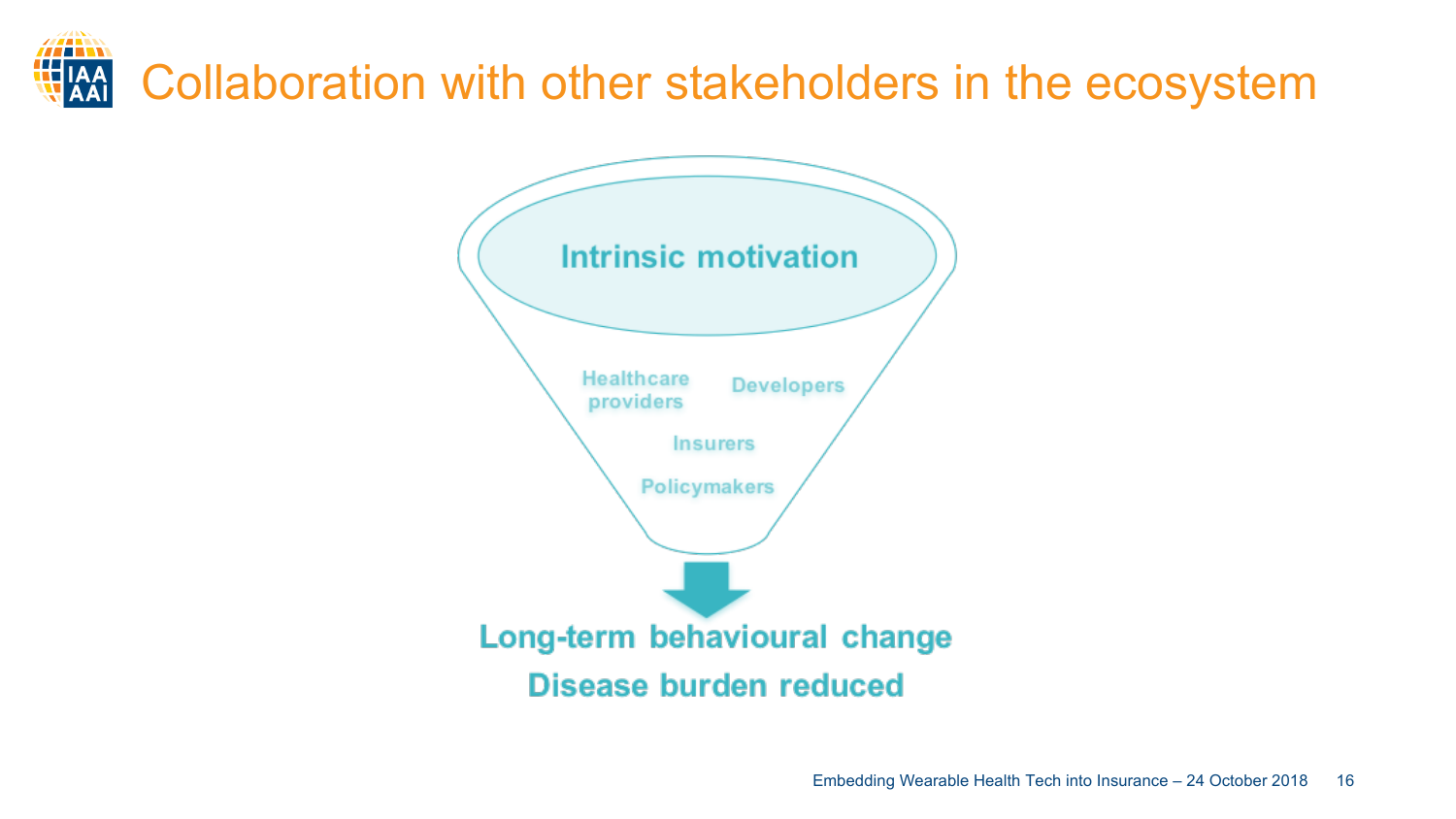## Thank you



**Contact Details - Lisa Altmann-Richer LinkedIn:** www.linkedin.com/in/altmann-richer/ **email:** lisa.altmann-richer@bupa.com